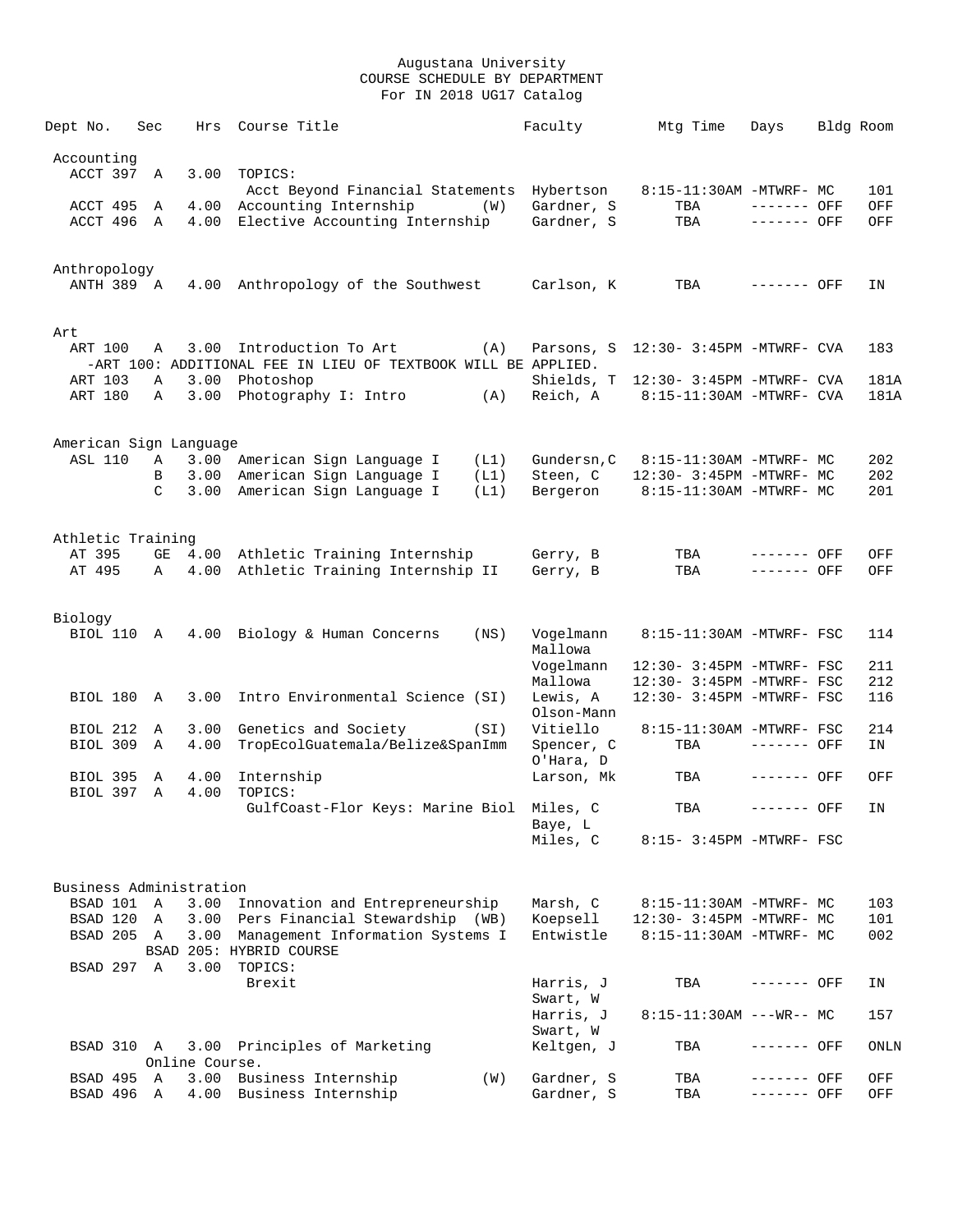| Dept No.                | Sec    |              | Hrs Course Title                                                                                 | Faculty                         | Mtg Time                                             | Days                       | Bldg Room |            |
|-------------------------|--------|--------------|--------------------------------------------------------------------------------------------------|---------------------------------|------------------------------------------------------|----------------------------|-----------|------------|
| Chemistry               |        |              |                                                                                                  |                                 |                                                      |                            |           |            |
| CHEM 130                | A      |              | 3.00 Chem in Our Changing World (SI)                                                             | Strandjord<br>Klose, A          | 8:15-11:30AM -MTWRF- FSC                             |                            |           | 370        |
| CHEM 222 A              |        |              | 4.00 Inorganic Chemistry                                                                         | George, A<br>Weisshaar<br>Sadhu | 8:15-11:30AM -MTWRF- FSC                             |                            |           | 374        |
|                         |        |              |                                                                                                  | Weisshaar<br>Sadhu              | 12:30- 3:45PM -MTWRF- FSC                            |                            |           | 316        |
| Civitas<br>CIVT 202 A   |        |              | 3.00 Pertinence:<br>Take Med? Eval of Pharm Industry Mays, J                                     |                                 | 8:15-11:30AM -MTWRF- FSC                             |                            |           | 371        |
| CIVT 395 A              |        |              | 1.00 Vocation (Indiv Learning Exper)                                                             | Swart, W                        | TBA                                                  | $------$ OFF               |           | OFF        |
| Communication Disorders |        |              |                                                                                                  |                                 |                                                      |                            |           |            |
| CMDS 288 A              |        |              | 1.00 Observation Practicum<br>-CMDS 288: REQUIRES INSTRUCTOR PERMISSION.                         | Mahan, K                        | TBA                                                  | ------- OFF                |           | OFF        |
|                         |        |              | CMDS 388 A 10.00 Clinical Practicum<br>-CMDS 388: REQUIRES INSTRUCTOR PERMISSION.                | Mahan, K                        | TBA                                                  | ------- OFF                |           | OFF        |
|                         |        |              | CMDS 488 A 10.00 Adv Clinical Prct: Comm Disorders<br>-CMDS 488: REQUIRES INSTRUCTOR PERMISSION. | Mahan, K                        | TBA                                                  | ------- OFF                |           | OFF        |
| Communication Studies   |        |              |                                                                                                  |                                 |                                                      |                            |           |            |
| COMM 250 A              |        |              | 3.00 Interpersonal Communication (WB)<br>COMM 380 A 3.00 Mass Media Effects                      | McCollough<br>Nitz, M           | 8:15-11:30AM -MTWRF- HUM<br>8:15-11:30AM -MTWRF- HUM |                            |           | 302<br>123 |
| COMM 395 A 4.00         |        |              | Internship                                                                                       | Nitz, M                         | TBA                                                  | $------$ OFF               |           | OFF        |
| Computer Science        |        |              |                                                                                                  |                                 |                                                      |                            |           |            |
| COSC 205 A              |        |              | 3.00 Management Information Systems I<br>COSC 205: HYBRID COURSE                                 | Entwistle                       | 8:15-11:30AM -MTWRF- MC                              |                            |           | 002        |
| Education               |        |              |                                                                                                  |                                 |                                                      |                            |           |            |
| EDUC 110                | A      |              | 3.00 Found of American Education (SS)                                                            | Hallenbeck                      | 8:15-11:30AM -MTWRF- MC                              |                            |           | 153        |
| EDUC 219 A              |        |              | 3.00 Technology in Education                                                                     | Hanavan, P                      | 8:15-11:30AM -MTWRF- MC                              |                            |           | 001        |
| EDUC 345 A              |        | 3.00         | Adolescent Development<br>A1.2<br>-EDUC 345: ADMITTED TEACHER EDUC STUDENTS ONLY.                | Kinsinger                       | 8:15-11:30AM -MTWRF- MC                              |                            |           | 102        |
| EDUC 355                | Α      | 3.00         | Human Relations in Education                                                                     | VanBockern                      | 12:30- 3:45PM -MTWRF- MC                             |                            |           | 164        |
| EDUC 370<br>EDUC 397    | Α<br>Α | 3.00<br>3.00 | Literacy for Engl Lang Learners<br>TOPICS:                                                       | Manning                         | TBA                                                  | ------- OFF                |           | ONLN       |
|                         |        |              | Educ Practicum-Norw Visit Stdnts                                                                 | Fiala, R                        | TBA                                                  | ------- OFF                |           | OFF        |
| EDUC 470                | Α      | 4.00<br>4.00 | Student Teach: All Grades                                                                        | Fiala, R<br>Fiala, R            | TBA                                                  | ------- OFF                |           | OFF        |
| EDUC 472<br>EDUC 473 A  | A      | 4.00         | Student Teach: Elementary<br>Student Teach: Kindergarten                                         | Fiala, R                        | TBA<br>TBA                                           | ------- OFF<br>$-----$ OFF |           | OFF<br>OFF |
| English                 |        |              |                                                                                                  |                                 |                                                      |                            |           |            |
| ENGL 225                | A      | 3.00         | World Lit I:Western Traditn (WT)                                                                 | Hanson, D                       | 12:30- 3:45PM -MTWRF- HUM                            |                            |           | 102        |
| ENGL 269<br>ENGL 297    | Α<br>Α | 3.00<br>3.00 | English Grammar<br>TOPICS:                                                                       | Nelson, C                       | 12:30- 3:45PM -MTWRF- HUM                            |                            |           | 202        |
|                         |        |              | Literary Bodies: Sympt&Presc (LT)                                                                | Boyens, B                       | 12:30- 3:45PM -MTWRF- HUM                            |                            |           | 201        |
| ENGL 305 A              |        | 3.00         | Creative Writing: Poetry<br>(W)                                                                  | Hicks, P                        | 8:15-11:30AM -MTWRF- HUM                             |                            |           | 106        |
| Exercise Science        |        |              |                                                                                                  |                                 |                                                      |                            |           |            |
| EXSC 395 A              |        | 4.00         | Internship<br>Fitness                                                                            | Gorres-Mar                      | TBA                                                  | ------- OFF                |           | OFF        |
|                         |        |              |                                                                                                  |                                 |                                                      |                            |           |            |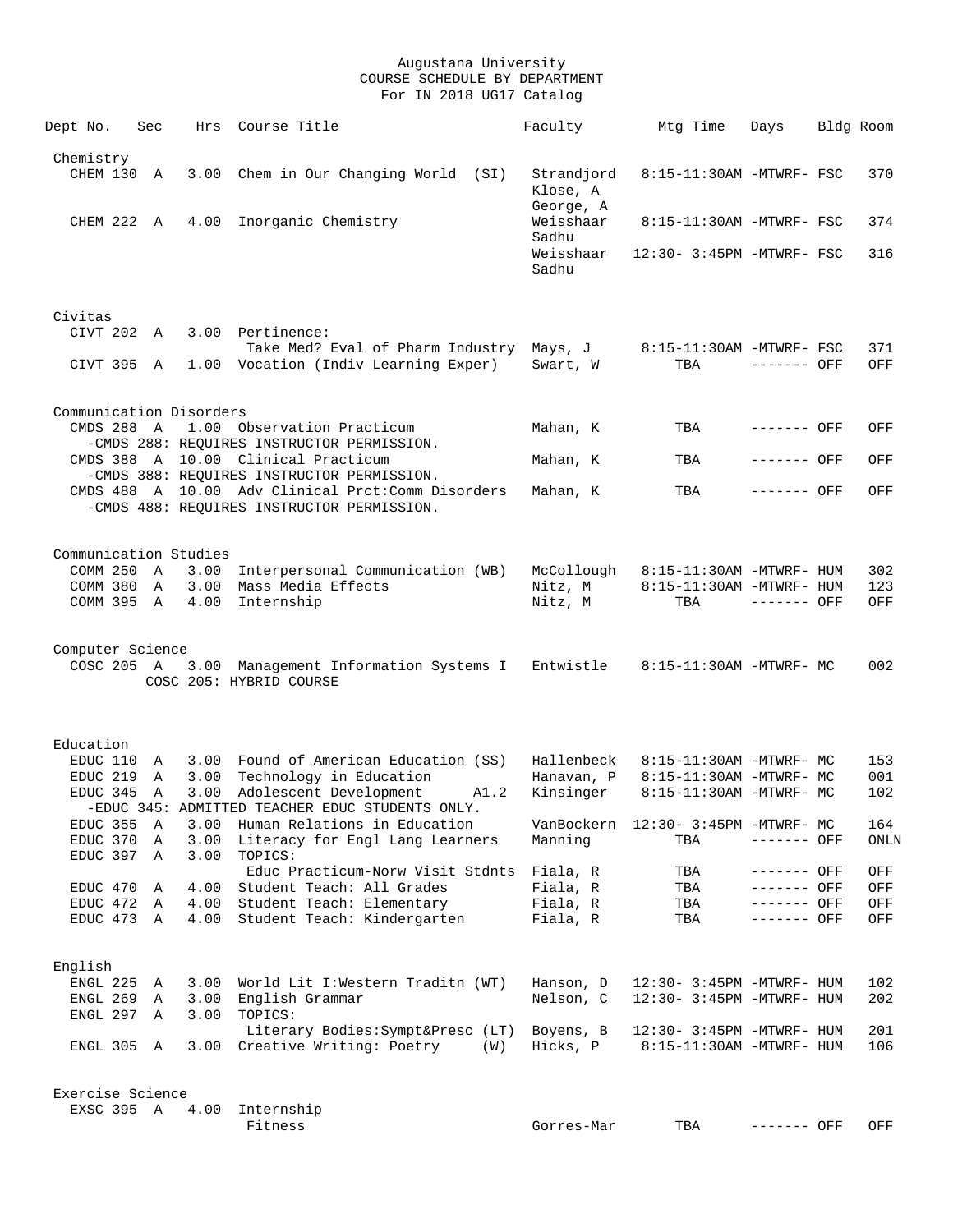| Dept No.                |            | Sec              | Hrs          | Course Title                                                            |       | Faculty                    | Mtg Time                            | Days                       | Bldg Room |          |
|-------------------------|------------|------------------|--------------|-------------------------------------------------------------------------|-------|----------------------------|-------------------------------------|----------------------------|-----------|----------|
| French                  |            |                  |              |                                                                         |       |                            |                                     |                            |           |          |
| FREN 110                |            | Α                | 3.00         | Intro to French I                                                       | (L1)  | Fish                       | 8:15-11:30AM -MTWRF- HUM            |                            |           | 320      |
| <b>FREN 395</b>         |            | Α                | 4.00         | Internship                                                              |       | Fish                       | TBA                                 | ------- OFF                |           | OFF      |
| FREN 400                |            | Α                | 1.00         | Honors Thesis                                                           |       | Fish                       | TBA                                 | ------- OFF                |           | OFF      |
|                         |            |                  |              |                                                                         |       |                            |                                     |                            |           |          |
| General Studies         |            |                  |              |                                                                         |       |                            |                                     |                            |           |          |
| GENL 105                |            | Α                | 3.00         | Off Campus Study Programs                                               |       | Grinager, D                | TBA                                 | ------- OFF                |           | ΙN       |
|                         |            | В                | 3.00         | UMAIE: Grave Robber, Dr, Artist                                         |       | Grinager, D                | TBA                                 | ------- OFF                |           | ΙN       |
|                         |            | C                | 3.00         | UMAIE: A Wizard of Their Age                                            |       | Grinager, D                | TBA                                 | ------- OFF                |           | ΙN       |
|                         |            | D                | 3.00         | CISabroad: Jan. Frnc, Spn, Morocco                                      |       | Grinager, D                | TBA                                 | ------- OFF                |           | ΙN       |
|                         |            | Е<br>$\mathbf F$ | 3.00<br>3.00 | CISabroad Jan in Costa Rica                                             |       | Grinager, D                | TBA<br>TBA                          | ------- OFF<br>------- OFF |           | ΙN       |
|                         |            | G                | 3.00         | ISA San Jose, CostaRica, IntensSpn<br>Univ of Quebec: ChicoutimiLangSch |       | Grinager, D<br>Grinager, D | TBA                                 | ------- OFF                |           | ΙN<br>ΙN |
|                         |            | Н                | 3.00         | AIFS Study Abroad in Dublin                                             |       | Grinager, D                | TBA                                 | ------- OFF                |           | ΙN       |
|                         |            | I                | 3.00         | Span Stdy Abrd: Qtr Lang Alicante                                       |       | Grinager, D                | TBA                                 | ------- OFF                |           | IN       |
|                         |            | T.               | 3.00         | CIEE Jan Lang Culture - Seville                                         |       | Grinager, D                | TBA                                 | ------- OFF                |           | ΙN       |
| GENL 105L A             |            |                  | 3.00         | Off Campus Study Programs                                               | (L)   |                            |                                     |                            |           |          |
|                         |            |                  |              | UMAIE: Literary Passports                                               |       | Grinager, D                | TBA                                 | ------- OFF                |           | ΙN       |
| GENL 158                |            | Α                | 4.00         | HECUA: Soc/Pol Transform - Ecuador                                      |       | Gerling                    | TBA                                 | ------- OFF                |           | ΙN       |
| GENL 197                |            | A                | 4.00         | TOPICS:                                                                 |       |                            |                                     | ------- OFF                |           |          |
|                         |            |                  |              | The Greek Connection                                                    |       | Lima, O<br>Larson, M       | TBA                                 |                            |           | ΙN       |
| GENL 256                |            | A                | 4.00         | Music & Thea in East Europe $(A)$                                       |       | Ftzsmmn, J                 | TBA                                 | ------- OFF                |           | ΙN       |
|                         |            |                  |              |                                                                         |       | Heegel, B                  |                                     |                            |           |          |
| GENL 257                |            | A                | 4.00         | Dharma:Life,Music,Reli,Lit in                                           |       | Looney, S<br>Pennington    | TBA                                 | ------- OFF                |           | ΙN       |
|                         |            |                  |              | Contemporary India<br>A3.6                                              |       |                            |                                     |                            |           |          |
| GENL 397                |            | A                | 3.00         | TOPICS:                                                                 |       |                            |                                     |                            |           |          |
|                         |            |                  |              | Africa: Past, Present and Future Wright, R                              |       |                            | 12:30- 3:45PM -MTWRF- MC            |                            |           | 102      |
|                         |            |                  |              |                                                                         |       |                            |                                     |                            |           |          |
| Gender Studies          |            |                  |              |                                                                         |       |                            |                                     |                            |           |          |
| GENS 297 A              |            |                  | 3.00         | TOPICS:                                                                 |       |                            |                                     |                            |           |          |
|                         |            |                  |              | Gender and Mass Media                                                   |       | Ly, C                      | 12:30- 3:45PM -MTWRF- MC            |                            |           | 153      |
|                         |            |                  |              |                                                                         |       |                            |                                     |                            |           |          |
| German                  |            |                  |              |                                                                         |       |                            |                                     |                            |           |          |
| GERM 110                |            | A                | 3.00         | Intro to German I                                                       | (L1)  | Lhotzky, S                 | $12:30-3:45PM -MTWRF - HUM$         |                            |           | 302      |
| <b>GERM 395</b>         |            | Α                | 4.00         | Internship                                                              |       | Lhotzky, S                 | TBA                                 | ------- OFF                |           | OFF      |
| GERM 400                |            | Α                | 1.00         | Honors Thesis                                                           |       | Lhotzky, S                 | TBA                                 | ------- OFF                |           | OFF      |
| Government/Intl Affairs |            |                  |              |                                                                         |       |                            |                                     |                            |           |          |
| GOVT 120 A              |            |                  |              | 3.00 Politics in a Diverse World (NW)                                   |       |                            | Dndelinger 12:30- 3:45PM -MTWRF- MC |                            |           | 201      |
| GOVT 297 B              |            |                  |              | 3.00 TOPICS:                                                            |       |                            |                                     |                            |           |          |
|                         |            |                  |              | Politics Politicians Americ Film Wanless, E                             |       |                            | 8:15-11:30AM -MTWRF- MC             |                            |           | 264      |
|                         |            |                  |              |                                                                         |       |                            |                                     |                            |           |          |
| History                 |            |                  |              |                                                                         |       |                            |                                     |                            |           |          |
|                         |            |                  |              | HIST 161 A 3.00 Latin America at the Movies (NW)                        |       | Conover                    | 8:15-11:30AM -MTWRF- MC             |                            |           | 255      |
|                         |            |                  |              |                                                                         |       |                            |                                     |                            |           |          |
| Health                  |            |                  |              |                                                                         |       |                            |                                     |                            |           |          |
|                         |            |                  |              | HLTH 222 A 3.00 Nutrition                                               | (WB)  | Barkley, S                 | 8:15-11:30AM -MTWRF- FSC            |                            |           | 373      |
| HLTH 242 A              |            |                  |              | 2.00 Personal Health                                                    | (WB2) | VanLaecken                 | $9:00-11:00$ AM -MTWRF- HUM         |                            |           | 202      |
|                         |            |                  |              |                                                                         |       |                            |                                     |                            |           |          |
| International Studies   |            |                  |              |                                                                         |       |                            |                                     |                            |           |          |
|                         |            |                  |              | INST 390 A 1.00 Senior Research Project                                 |       | Nitz, M                    | TBA                                 | ------- OFF                |           | OFF      |
|                         |            |                  |              |                                                                         |       |                            |                                     |                            |           |          |
| Sign Lang. Interpreting |            |                  |              |                                                                         |       |                            |                                     |                            |           |          |
|                         | INTR 350 A |                  |              | 3.00 Specialized Interpreting                                           |       | Dyce, M                    | 8:15-11:30AM -MTWRF- MC             |                            |           | 164      |
|                         |            |                  |              |                                                                         |       |                            |                                     |                            |           |          |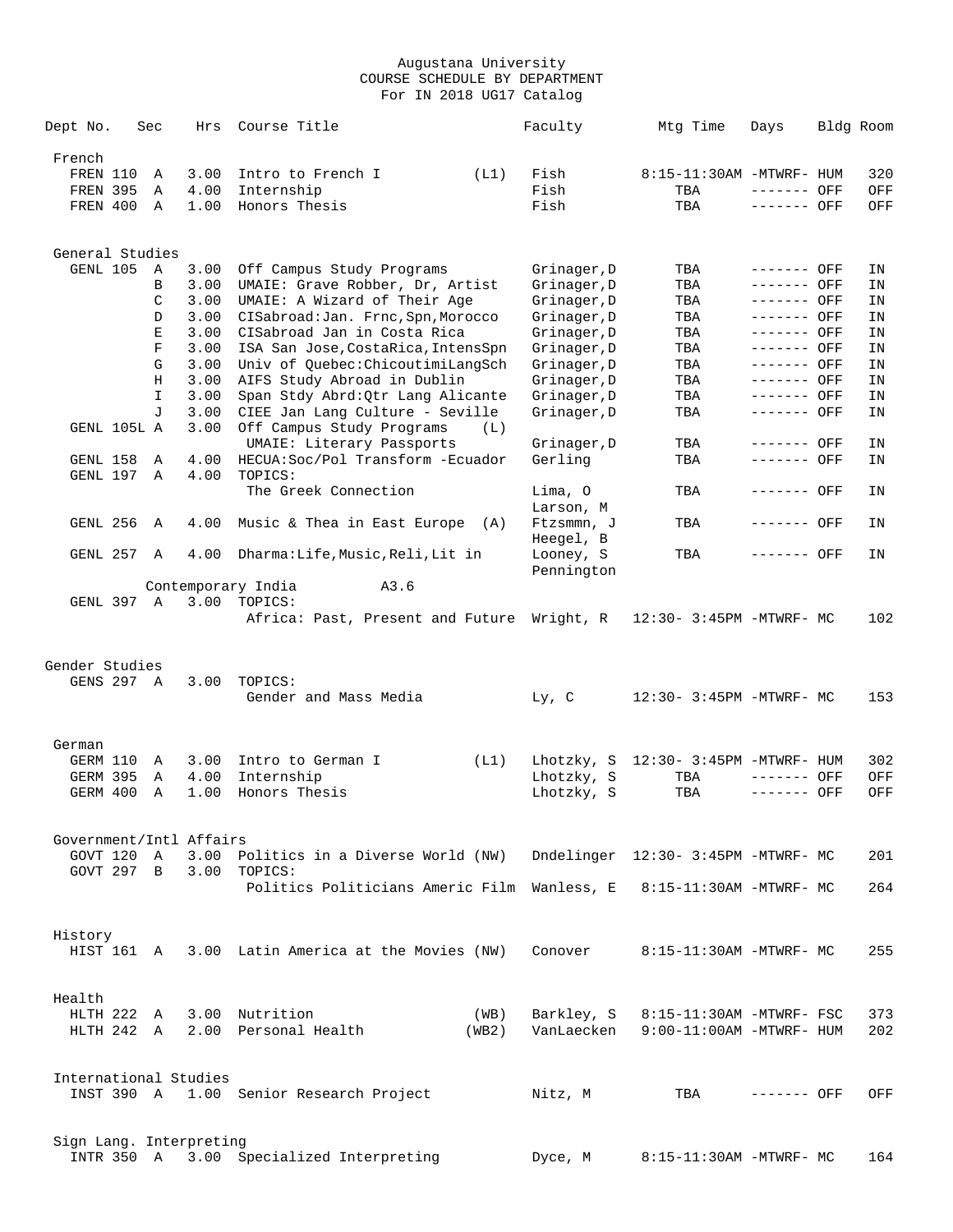| Dept No.                      | Sec               | Hrs          | Course Title                                                                                                      |       | Faculty                | Mtg Time                              | Days                         | Bldg Room |            |
|-------------------------------|-------------------|--------------|-------------------------------------------------------------------------------------------------------------------|-------|------------------------|---------------------------------------|------------------------------|-----------|------------|
|                               |                   |              |                                                                                                                   |       |                        |                                       |                              |           |            |
| Journalism<br><b>JOUR 395</b> |                   |              |                                                                                                                   |       | Blank-Libr             | TBA                                   |                              |           |            |
| JOUR 495 A                    | Α                 | 4.00<br>4.00 | Internship<br>Internship                                                                                          |       | Blank-Libr             | TBA                                   | ------- OFF<br>------- OFF   |           | OFF<br>OFF |
|                               |                   |              |                                                                                                                   |       |                        |                                       |                              |           |            |
|                               |                   |              |                                                                                                                   |       |                        |                                       |                              |           |            |
| Mathematics                   |                   |              |                                                                                                                   |       |                        |                                       |                              |           |            |
| MATH 140                      | A                 | 3.00         | Quantitative Reasoning                                                                                            | (MT)  | Erickson, L            | 8:15-11:30AM -MTWRF- FSC              |                              |           | 376        |
|                               | B                 | 3.00         | Quantitative Reasoning                                                                                            | (MT)  |                        | Sorenson, T 12:30- 3:45PM -MTWRF- FSC |                              |           | 376        |
| MATH 330 A                    |                   | 3.00         | History of Mathematics                                                                                            | (W)   | Olimb, C               | 12:30- 3:45PM -MTWRF- FSC             |                              |           | 373        |
|                               |                   |              |                                                                                                                   |       |                        |                                       |                              |           |            |
|                               |                   |              |                                                                                                                   |       |                        |                                       |                              |           |            |
| Music<br>MUSI 095             | E                 | 1.00         | Music Ensemble:                                                                                                   | A3.5B |                        |                                       |                              |           |            |
|                               |                   |              | Augustana Concert Band                                                                                            |       | Unger                  | 4:00- 5:30PM -MTWR-- HUM              |                              |           | 168        |
| MUSI 118                      | A                 |              | 3.00 Blues, Jazz, and Rock                                                                                        | (US)  |                        | Hanegan, B 12:30- 3:45PM -MTWRF- HUM  |                              |           | 123        |
|                               |                   |              |                                                                                                                   |       |                        |                                       |                              |           |            |
|                               |                   |              |                                                                                                                   |       |                        |                                       |                              |           |            |
| Nursing                       |                   |              |                                                                                                                   |       |                        |                                       |                              |           |            |
| <b>NURS 200</b>               | Α                 | 3.00         | Intro to Professional Nursing                                                                                     |       | Nelson, Mry            | 8:15-11:30AM -MTWRF- FSC              |                              |           | 270        |
| <b>NURS 388</b>               | Α                 | 2.00         | Epidemiology Public Hlth Practc                                                                                   |       | Gierach                | 8:15-11:30AM -MTWR-- FSC              |                              |           | 272        |
| NURS 410                      | Α                 | 3.00         | Maternal & Reproductive Hlth Nur                                                                                  |       | Johnson, K             | 8:15-11:30AM -MTWRF- FSC              |                              |           | 268        |
| NURS 410C A1                  |                   | 0.00         | Mat & Reprod Hlth Nurs Clinical                                                                                   |       | Wilde                  | TBA                                   | ------- OFF                  |           | OFF        |
|                               | A <sub>2</sub>    | 0.00         | Mat & Reprod Hlth Nurs Clinical                                                                                   |       | Linton                 | TBA                                   | ------- OFF                  |           | OFF        |
|                               | A <sub>3</sub>    | 0.00         | Mat & Reprod Hlth Nurs Clinical                                                                                   |       | Wahl                   | TBA                                   | ------- OFF                  |           | OFF        |
| NURS 451                      | $\mathbb{A}$      | 3.00         | Leadership in Prof Nursing                                                                                        |       | Serfling               | TBA                                   | ------- OFF                  |           | OFF        |
|                               |                   |              |                                                                                                                   |       | Mueller, A             |                                       |                              |           |            |
|                               | В                 | 3.00         | Leadership in Prof Nursing                                                                                        |       | Waltman, P             | TBA                                   | $------$ OFF<br>$------$ OFF |           | OFF        |
|                               | C<br>$\mathbb{D}$ | 3.00         | 3.00 Leadership in Prof Nursing<br>Leadership in Prof Nursing                                                     |       | Schroeder<br>Abbott, K | TBA<br>TBA                            | $-----$ OFF                  |           | OFF<br>OFF |
|                               |                   |              |                                                                                                                   |       |                        |                                       |                              |           |            |
|                               |                   |              |                                                                                                                   |       |                        |                                       |                              |           |            |
| Physical Education            |                   |              |                                                                                                                   |       |                        |                                       |                              |           |            |
| PE 105                        | Α                 | 1.00         | Downhill Skiing                                                                                                   | (WB1) |                        |                                       |                              |           |            |
|                               |                   |              | (Includes lifts and lessons)                                                                                      |       | Barkus, B              | $6:30 - 9:30PM -T-R--$ OFF            |                              |           | OFF        |
|                               |                   |              | -PE 105A: SPECIAL FEE \$120 FOR LIFT AND LESSONS. MEETS AT GREAT BEAR SKI RESORT.                                 |       |                        |                                       |                              |           |            |
|                               |                   |              | AP 1.00 (Includes lessons only)                                                                                   |       | Barkus, B              | 6:30- 9:30PM --T-R-- OFF              |                              |           | OFF        |
|                               |                   |              | -PE 105AP: SPECIAL FEE \$80 FOR LESSONS. MEETS AT GREAT BEAR SKI RESORT.                                          |       |                        |                                       |                              |           |            |
|                               |                   | AR 1.00      | (Includes lifts, lessons, equip)                                                                                  |       | Barkus, B              | 6:30- 9:30PM --T-R-- OFF              |                              |           | OFF        |
|                               |                   |              | -PE 105AR: SPECIAL FEE \$160 FOR LIFTS, LESSONS & EQUIPMENT. MEETS AT GREAT BEAR SKI RESORT.                      |       |                        |                                       |                              |           |            |
| PE 106                        | Α                 | 1.00         | Snowboarding                                                                                                      | (WB1) |                        |                                       |                              |           |            |
|                               |                   |              | (Includes lifts and lessons)<br>-PE 106A: SPECIAL FEE \$120 FOR LIFT AND LESSONS. MEETS AT GREAT BEAR SKI RESORT. |       | Barkus, B              | $6:30 - 9:30PM -T-R--$ OFF            |                              |           | OFF        |
|                               |                   | AP 1.00      | (Includes lessons only)                                                                                           |       | Barkus, B              | 6:30- 9:30PM --T-R-- OFF              |                              |           | OFF        |
|                               |                   |              | -PE 106AP: SPECIAL FEE \$80 FOR LESSONS. MEETS AT GREAT BEAR SKI RESORT.                                          |       |                        |                                       |                              |           |            |
|                               |                   | AR 1.00      | (Includes lifts, lessons, equip)                                                                                  |       | Barkus, B              | 6:30- 9:30PM --T-R-- OFF              |                              |           | OFF        |
|                               |                   |              | -PE 106AR: SPECIAL FEE \$160 FOR LIFTS, LESSONS & EQUIPMENT. MEETS AT GREAT BEAR SKI RESORT.                      |       |                        |                                       |                              |           |            |
| PE 115                        | Α                 | 1.00         | Physical Conditioning                                                                                             | (WB1) | Andrews, E             | $9:30-10:20AM - MTWR-- ELMN$          |                              |           | 105        |
|                               | В                 | 1.00         | Physical Conditioning                                                                                             | (WB1) | Binstock               | $1:00-1:50PM -MTWR--ELMN$             |                              |           | 105        |
| PE 128                        | Α                 |              | 1.00 Court Games                                                                                                  | (WB1) | Stavenger              | $9:00 - 9:50AM - MTWR-- ELMN$         |                              |           | 105        |
| PE 215                        | Α                 | 3.00         | Sport in Society                                                                                                  |       | Barkus, B              | 8:15-11:30AM -MTWRF- ELMN             |                              |           | 241        |
| PE 225                        | Α                 | 2.00         | Psychology of Coaching                                                                                            |       | Bourk                  | 12:30- 2:30PM -MTWRF- ELMN            |                              |           | 241        |
| PE 395                        | Α                 | 4.00         | Internship                                                                                                        |       |                        |                                       |                              |           |            |
|                               |                   |              | Coaching                                                                                                          |       | Stavenger              | TBA                                   | ------- OFF                  |           | OFF        |
|                               | В                 | 4.00         | Sport Management I                                                                                                |       | Pierson, D             | TBA                                   | ------- OFF                  |           | OFF        |
| PE 495                        | Α                 | 4.00         | Internship                                                                                                        |       |                        |                                       |                              |           |            |
|                               |                   |              | Sport Management II                                                                                               |       | Pierson, D             | TBA                                   | ------- OFF                  |           | OFF        |
|                               |                   |              |                                                                                                                   |       |                        |                                       |                              |           |            |
| Philosophy                    |                   |              |                                                                                                                   |       |                        |                                       |                              |           |            |
| PHIL 315                      | A                 |              | 3.00 Logic and Argumentation                                                                                      |       | Vicens                 | 8:15-11:30AM -MTWRF- HUM              |                              |           | 201        |
| PHIL 397 A                    |                   | 4.00         | TOPICS:                                                                                                           |       |                        |                                       |                              |           |            |
|                               |                   |              | TropEcolGuatemala/Belize&SpanImm Spencer, C                                                                       |       |                        | TBA                                   | ------- OFF                  |           | ΙN         |
|                               |                   |              |                                                                                                                   |       | O'Hara, D              |                                       |                              |           |            |